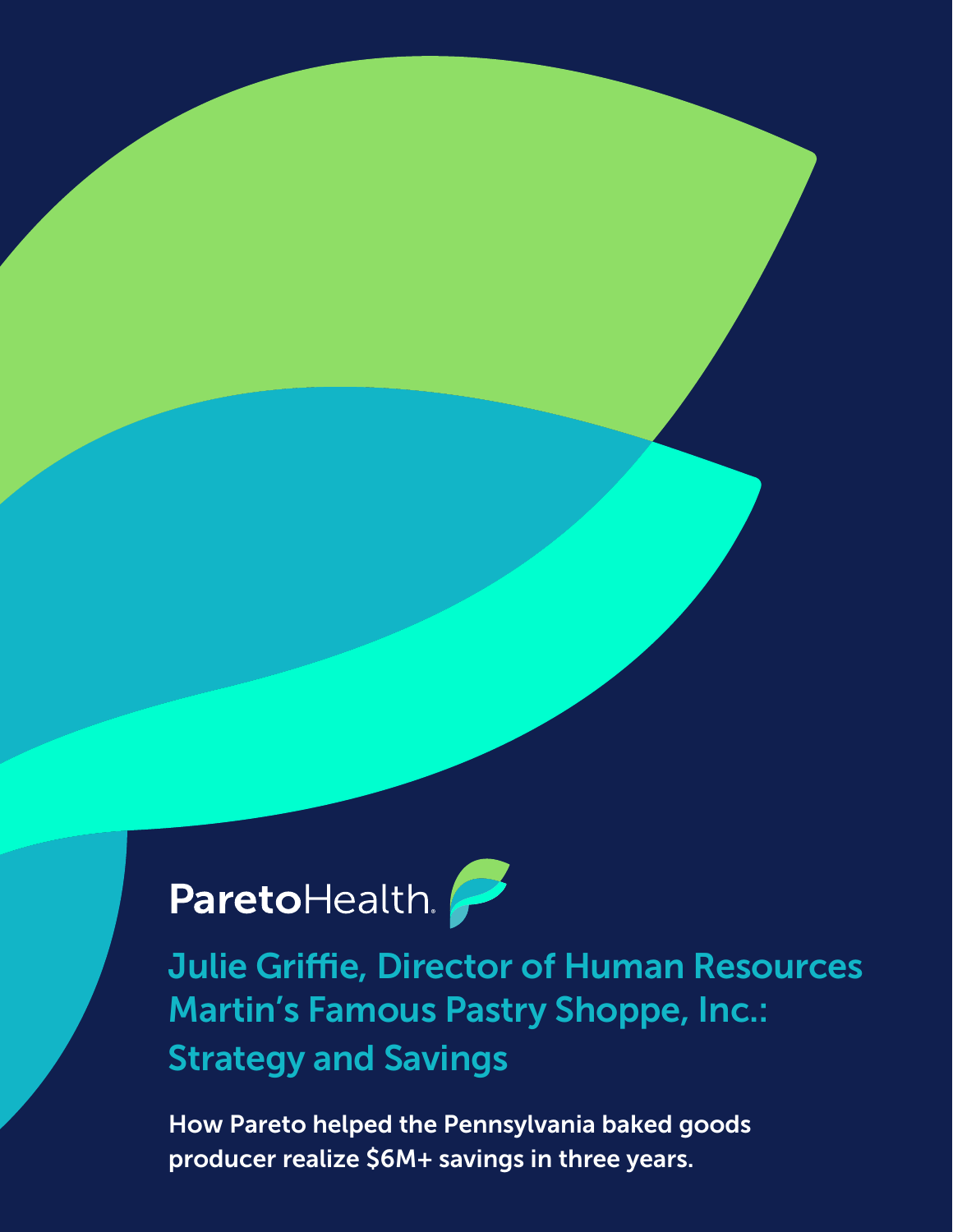Martin's Famous Pastry Shoppe, Inc.® founded in a Pennsylvania garage in 1955 by Lloyd and Lois Martin—is an all-American family-owned purveyor of high-quality, great-tasting breads and pastries.

Headquartered in Chambersburg, Pennsylvania, with another location in Valdosta, GA, Martin's has excellence, quality, service, and family values baked into their company culture and values. **"We strive to be an employer of choice,"** says Director of Human Resources Julie Griffie. **"We try to be a company of integrity and respect."** Part of that mission involves providing top-quality healthcare benefits for the team's 700+ enrolled employees.

**After years under a fully-insured plan, the company had grown restless and dissatisfied.** They realized they could be taking a more strategic, cost-effective, and meaningful approach to their healthcare spend, but they were missing the insights they needed to impact their quality of care and get more value from their spend.

**"We wanted to better understand how we were spending our money and how our money was being spent,"** says Griffie. "We were looking for options to navigate the world of health insurance and find better ways to spend the company's money that would actually help our employees."

Locations Chambersburg, PA Valdosta, GA

## Established 1955

Joined Pareto

2017

II We believe in the captive model. We believe<br>that by joining together with other employers who have<br>a similar mindset, we can mitigate the risk better than we that by joining together with other employers who have a similar mindset, we can mitigate the risk better than we could on our own."